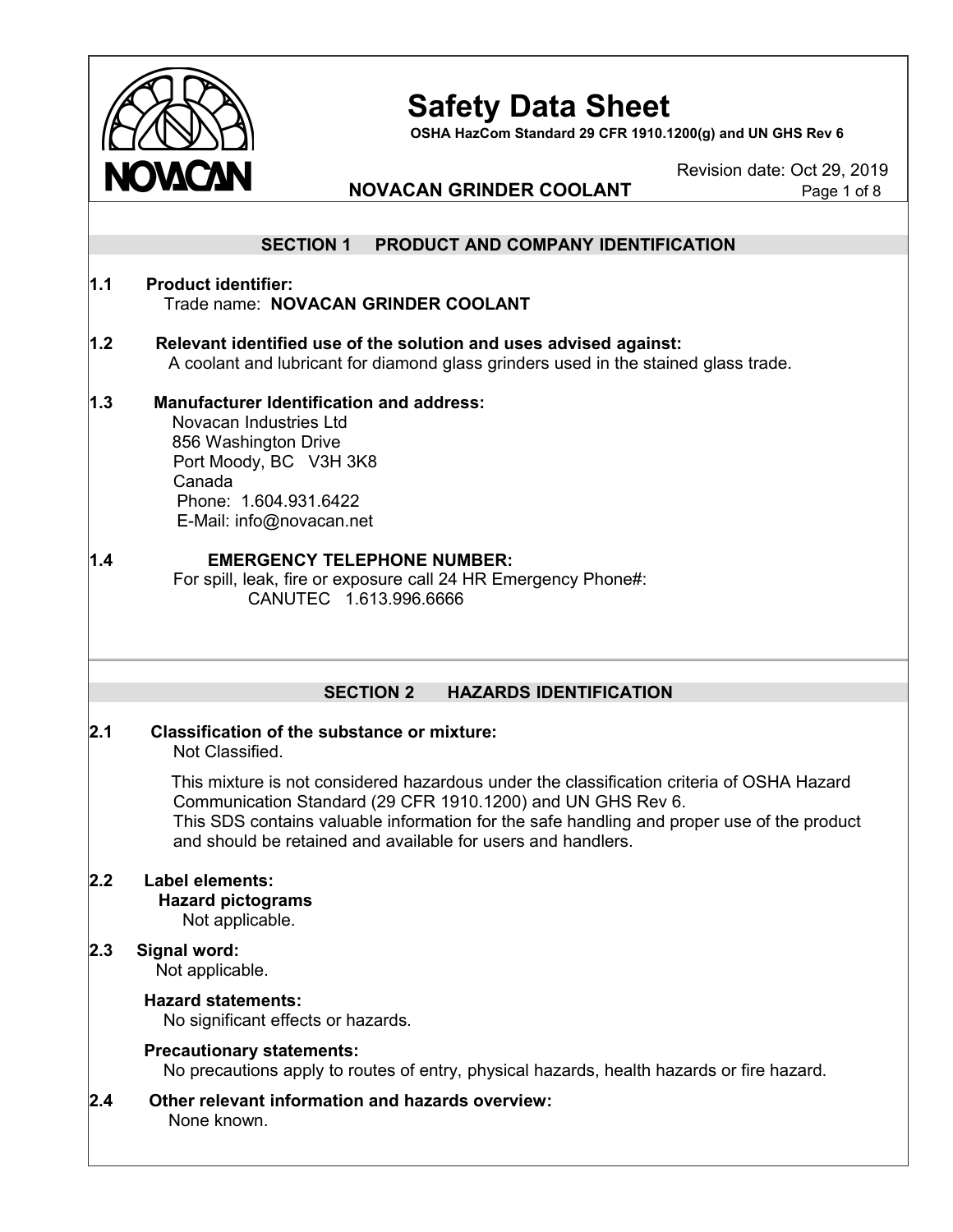

**OSHA HazCom Standard 29 CFR 1910.1200(g) and UN GHS Rev 6**

Revision date: Oct 29, 2019

## **NOVACAN GRINDER COOLANT**

|                    | <b>SECTION 3</b><br><b>COMPOSITION / INFORMATION ON INGREDIENTS</b>                                                                                                                                          |  |  |  |
|--------------------|--------------------------------------------------------------------------------------------------------------------------------------------------------------------------------------------------------------|--|--|--|
|                    |                                                                                                                                                                                                              |  |  |  |
| 3.1                | <b>Substances or Mixtures: Mixture</b>                                                                                                                                                                       |  |  |  |
| 3.2                | <b>Mixture:</b><br>Description of the mixture:<br>Clear pale yellow liquid.                                                                                                                                  |  |  |  |
|                    | Hazardous ingredients: Contains no ingredients which, under current knowledge, and<br>in the concentrations applicable, are classified as hazardous<br>to health or the environment which require reporting. |  |  |  |
|                    | <b>SECTION 4</b><br><b>FIRST AID MEASURES.</b>                                                                                                                                                               |  |  |  |
| $\boldsymbol{4.1}$ | Description of first aid measures.<br>Routes of Entry: (under normal conditions of use)                                                                                                                      |  |  |  |
|                    | <b>Skin Contact: Minor Eye Contact: Minor</b><br><b>Ingestion: Minor Inhalation: Minor</b>                                                                                                                   |  |  |  |
|                    | Eye Contact: Flush contaminated eye(s) with lukewarm, gently running water for 15 minutes,<br>holding eyelids open. Seek medical attention if irritation persists.                                           |  |  |  |
|                    | Skin Contact: Wash affected area with plenty of soap and water. Remove contaminated<br>clothing and launder before re-use. Seek medical attention if symtoms occur.                                          |  |  |  |
|                    | Inhalation: Remove victim to fresh air and keep at rest in a position comfortable for<br>breathing. Seek medical attention if symtoms occur.                                                                 |  |  |  |
|                    | Ingestion: Wash mouth with water. If mixture has been swallowed and the victim is conscious,<br>give small quantities of water to drink. Seek medical attention if symtoms occur.                            |  |  |  |
| 4.2                | Most important symptoms and effects, both acute and delayed.                                                                                                                                                 |  |  |  |
|                    | Acute: No known significant effects or health hazards.                                                                                                                                                       |  |  |  |
|                    |                                                                                                                                                                                                              |  |  |  |
|                    | <b>Chronic:</b> No known significant effects or health hazards.                                                                                                                                              |  |  |  |
| 4.3                | Indication of any immediate medical attention and special treatment needed.                                                                                                                                  |  |  |  |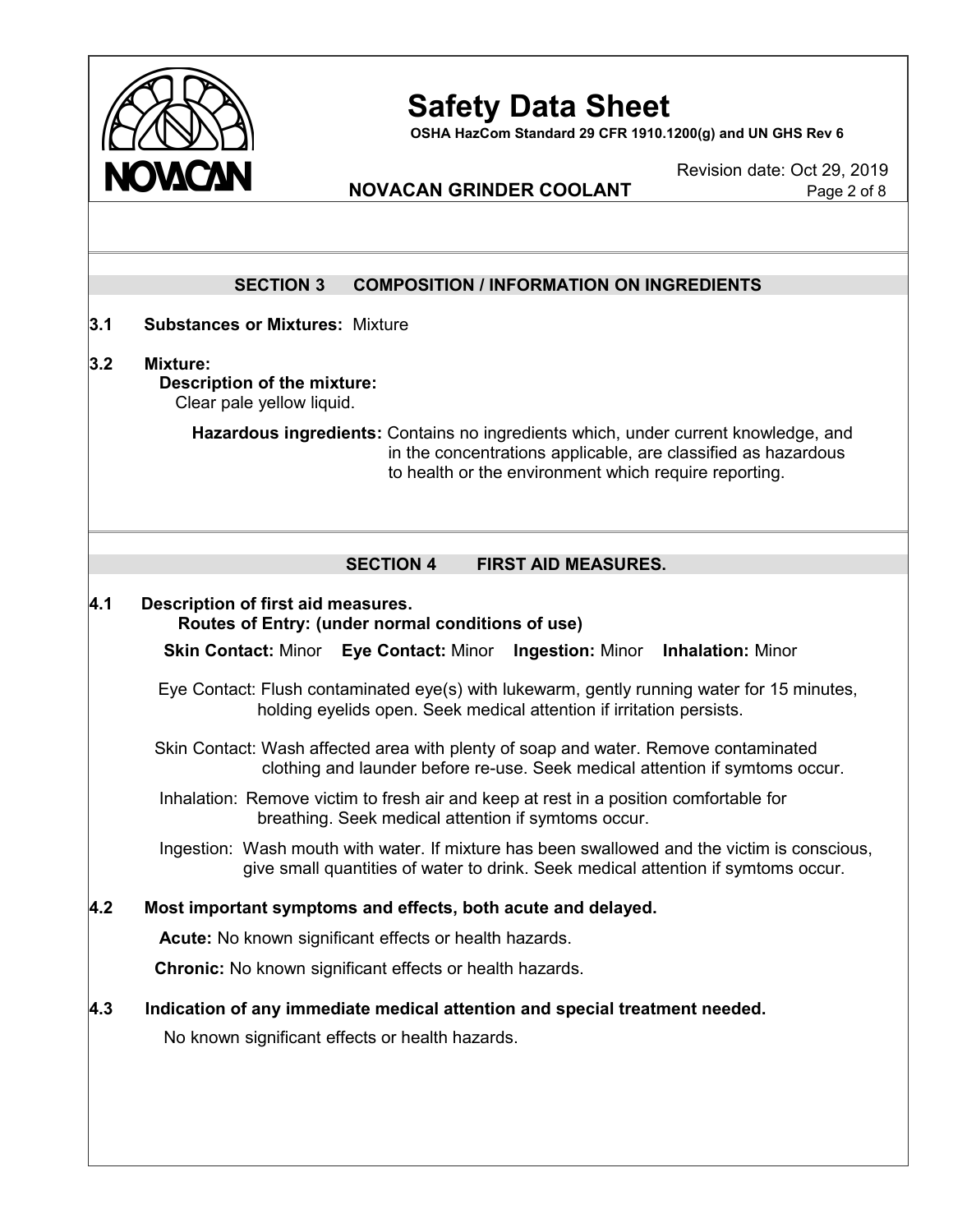

**OSHA HazCom Standard 29 CFR 1910.1200(g) and UN GHS Rev 6**

Revision date: Oct 29, 2019

## **NOVACAN GRINDER COOLANT** Page 3 of 8

#### **SECTION 5 FIREFIGHTING MEASURES**

## **5.1 Extinguishing media:** Use an extinguishing media suitable to the surrounding fire.

- **5.2 Specific hazards arising from the substance or mixture:** No specific fire or explosion hazard.
- **5.3 Advice for fire-fighters:** Fire fighters should wear appropriate protective equipment to the surrounding fire.

### **SECTION 6 ACCIDENTAL RELEASE MEASURES**

#### **6.1 Personal precautions, protective equipment and emergency procedures:**

#### **For non-emergency personnel:**

No protective equipment required.

### **For emergency responders:**

Use personal protective equipment typically used by trained emergency personnel.

#### **6.2 Environmental precautions:**

Implement spill control plan to avoid dispersal to sanitary or storm sewers, waterways, or confined spaces.

#### **6.3 Methods and material for containment and cleaning up:**

If spill is large enough to require containment, use inert materials such as earth or sand to form a containment dike. Absorb spilled solution with absorbent pads or other suitable material.

#### **6.4 Reference to other sections:** See SECTION 8 for exposure levels and detailed personal protective equipment recommendations.

See SECTION 13 for waste handling guidelines.

#### **SECTION 7 HANDLING AND STORAGE**

#### **7.1 Precautions for safe handling:** No special requirements. Observe good industrial hygiene practices. Avoid contact with skin, eyes and clothing. Do not ingest.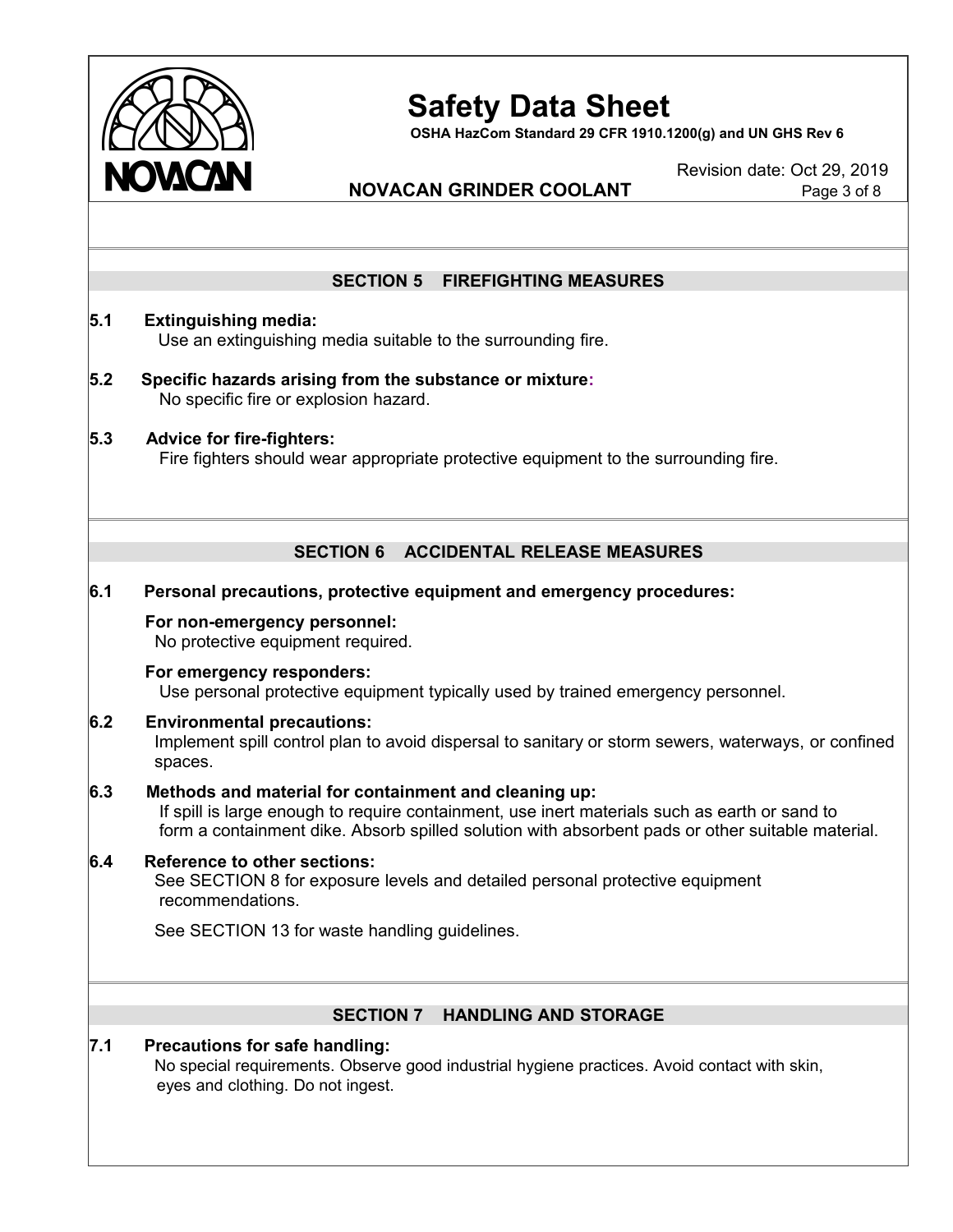

**OSHA HazCom Standard 29 CFR 1910.1200(g) and UN GHS Rev 6**

**NOVACAN GRINDER COOLANT** Page 4 of 8

Revision date: Oct 29, 2019

#### **7.2 Conditions for safe storage, including any incompatibilities:** Store in labeled original container. Use normal hygiene standards for storage locations, away from food and drink. Mixture is incompatible with oxidizing materials and acids.

#### **7.3 Specific end uses:**

This mixture is intended for use as a coolant and lubricant for diamond grinders used in the stained glass trade.

### **SECTION 8 EXPOSURE CONTROLS AND PERSONAL PROTECTION**

#### **8.1 Control parameters:**

#### **Occupational exposure limits:**

No specific exposure limits are recognized by following agencies. OSHA, ACGIH, IARC or NIOSH

**BIOLOGICAL OCCUPATIONAL EXPOSURE LIMITS:** Not established **DERIVED NO EFFECT LEVEL (DNEL):** Not established **PREDICTED NO EFFECT CONCENTRATION (PNEC):** Not established

#### **8.2 Exposure controls:**

**Engineering Controls:** Good ventilation should be sufficient to control exposure to airbourne contaminants.

**Respiratory Protection:** Not required under normal conditions of use.

**Hand Protection:** Not required under normal conditions of use.

**Eye Protection:** Not required under normal conditions of use. If material is used in a way that creates spray or splashing, use splash proof safety goggles.

**Body Protection:** Not required under normal conditions of use.

**Other:** Remove and wash contaminated clothing and gloves, before re-use. Wash face, hands and any exposed skin thoroughly after handling. Avoid release to the environment.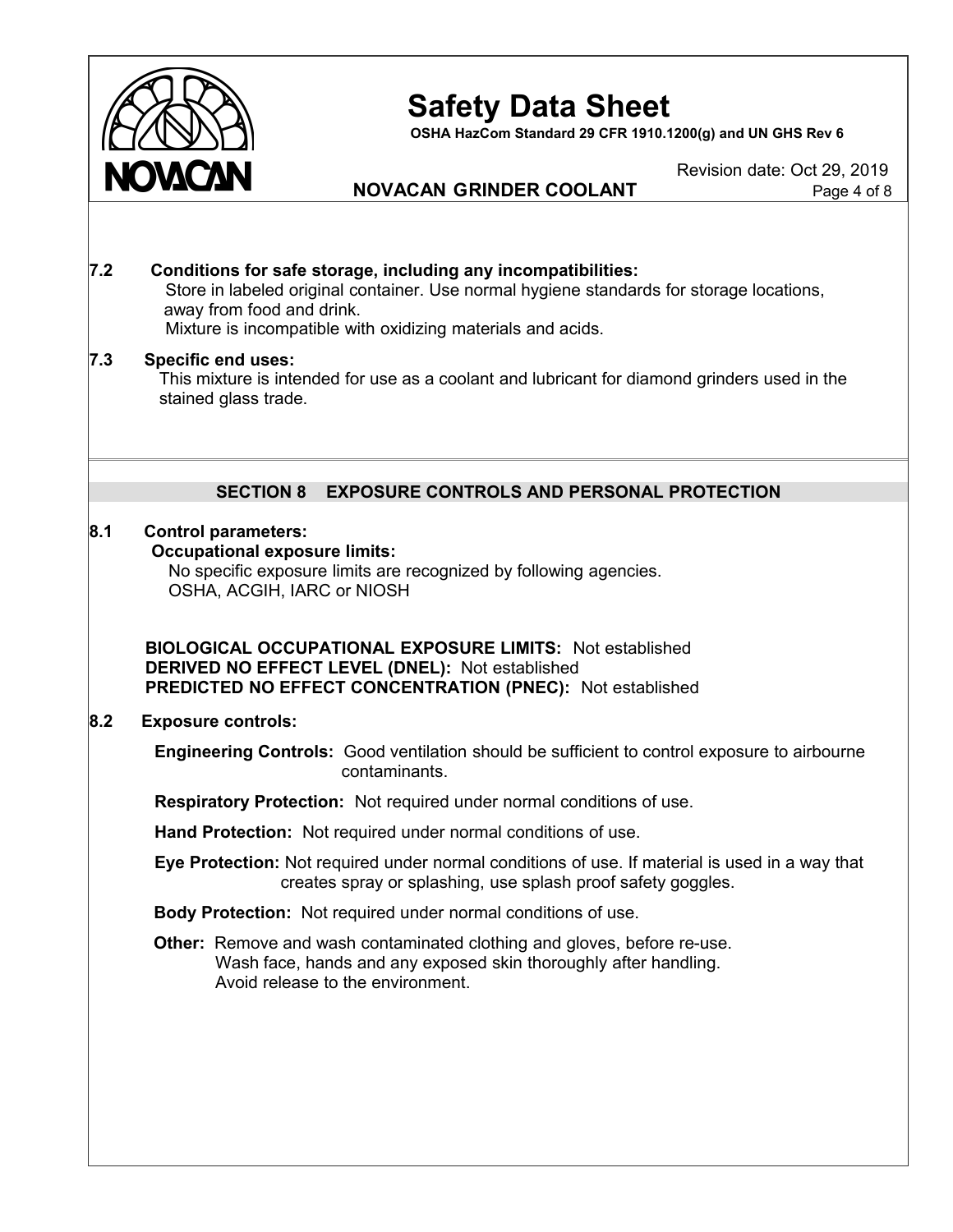

**OSHA HazCom Standard 29 CFR 1910.1200(g) and UN GHS Rev 6**

Revision date: Oct 29, 2019

## **NOVACAN GRINDER COOLANT** Page 5 of 8

### **SECTION 9 PHYSICAL AND CHEMICAL PROPERTIES**

### **9.1 Information on basic physical and chemical properties:**

- **Appearance:** Clear pale yellow liquid **Vapor Pressure:** Not determined
- 
- 
- 
- **Freezing Point:** Not determined **Partition Coefficient:** No data
- **Boiling Point:** 107 °C
- **Flash Point:** Not Flammable **Decomposition Temperature:** N/A
- **Evaporation Rate:** Not Determined  **Viscosity: Kinematic Viscosity**
- **Flammability:** Not Flammable
- 
- **Odor:** Odorless<br>
**Odor Threshold:** Not determined<br>
**Odor Threshold:** Not determined<br>
**Relative Density:** 1.05 @ 20 °C
	- **Relative Density:** 1.05 @ 20 °C
- pH: 8 pH: 8
	-
	- C **Auto Ignition Temperature:** N/A
	-
	- - $F / 20$ <sup>o</sup>C

- **Upper / Lower Flammability or explosive limit:** Not Applicable

#### **SECTION 10 S TABILITY AND REACTIVITY**

- **10.1 Reactivity:** Not reactive under typical conditions of use.
- **10.2 Chemical stability:** Normally stable under typical conditions of use.
- **10.3 Possibility of hazardous reactions:** Hazardous Polymerization will not occur.
- **10.4 Conditions to avoid:** Reactive with strong oxidizers and acids.
- **10.5 Incompatible materials:** Strong oxidizers and acids.
- **10.6 Hazardous decomposition products:** No data available.

### **SECTION 11 TOXICOLOGICAL INFORMATION**

#### **11.1 Information on toxicological effects:**

#### **Acute Toxicity:**

This mixture has no known toxicity to health or the environment.

#### **Additional Acute Toxicity:**

**Skin:** No data available.

**Eye:** No data available.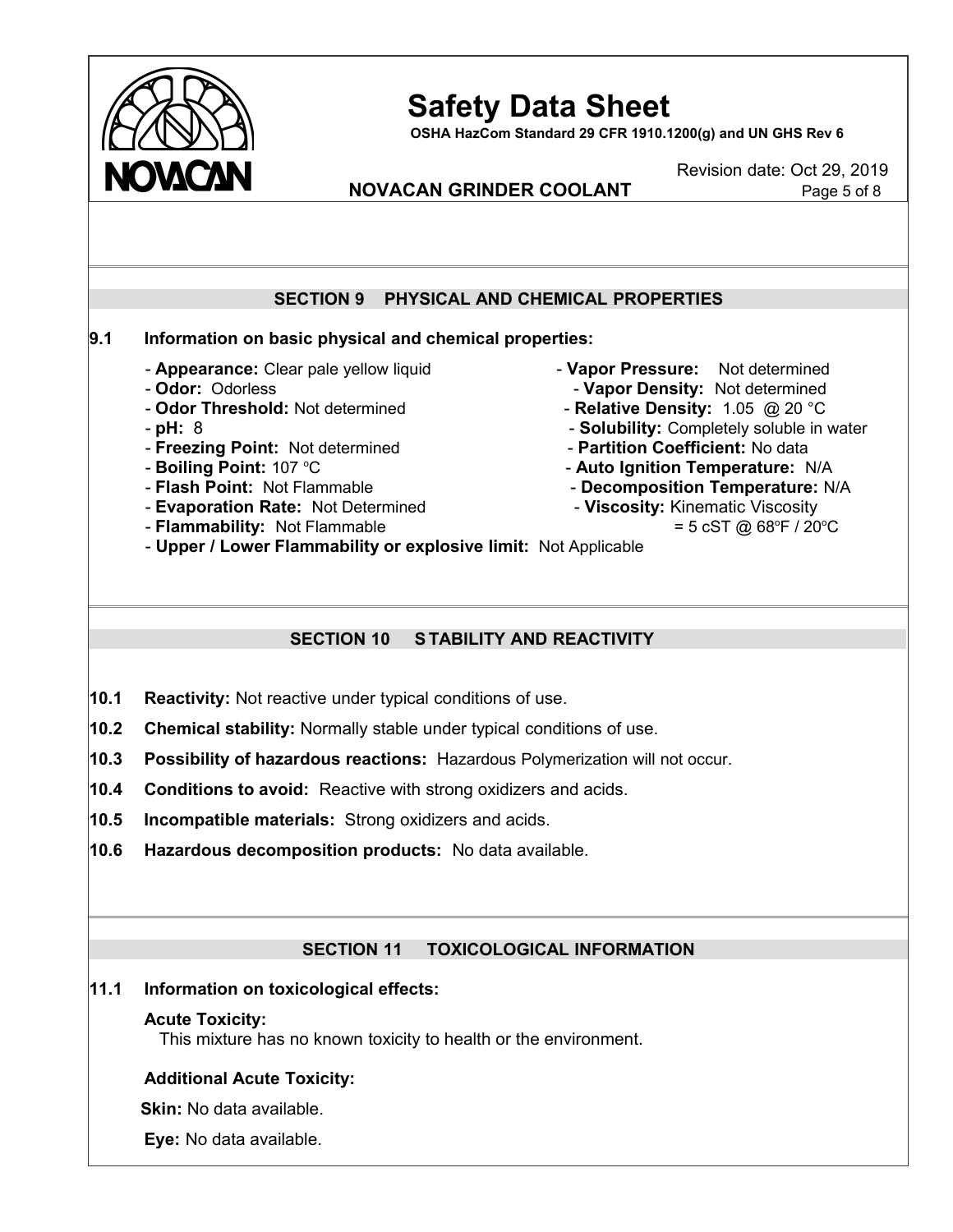

**OSHA HazCom Standard 29 CFR 1910.1200(g) and UN GHS Rev 6**

## **NOVACAN GRINDER COOLANT** Page 6 of 8

Revision date: Oct 29, 2019

**Ingestion:** No data available.

**Inhalation:** Avoid inhalation of mist as a general good health practice.

**Chronic Toxicity: Chronic Potential Health Effects:** No known chronic health effects.

**Carcinogenicity:** Not known to be a carcinogen.

**Reproductive Toxicity Information:** No data available. **Mutagenicity:** No data available.

**Specific target organ toxicity (single exposure):**

**STOT SE:** No data available.

**Specific target organ toxicity (repeated exposure):**

**STOT RE:** No data available.

#### **SECTION 12 ECOLOGICAL INFORMATION**

- **12.1 Toxicity:** No data available.
- **12.2 Persistence and degradability:** No data available.
- **12.3 Bioaccumulative potential:** No data available.
- **12.4 Mobility in soil:** No data available.
- **12.5 Results of PBT and vPvB assessment:** No data available.
- **12.6 Other adverse effects:** No data available.

#### **SECTION 13 DISPOSAL CONSIDERATIONS**

**13.1 Waste treatment methods:** As a general good practice, waste of this material should not be allowed to enter drains, soil or water courses. Offer surplus and

non-recyclable solution to a licensed disposal firm. Waste must be labeled prior to recycling or disposal.

Dispose of as hazardous waste in compliance with state and federal regulations.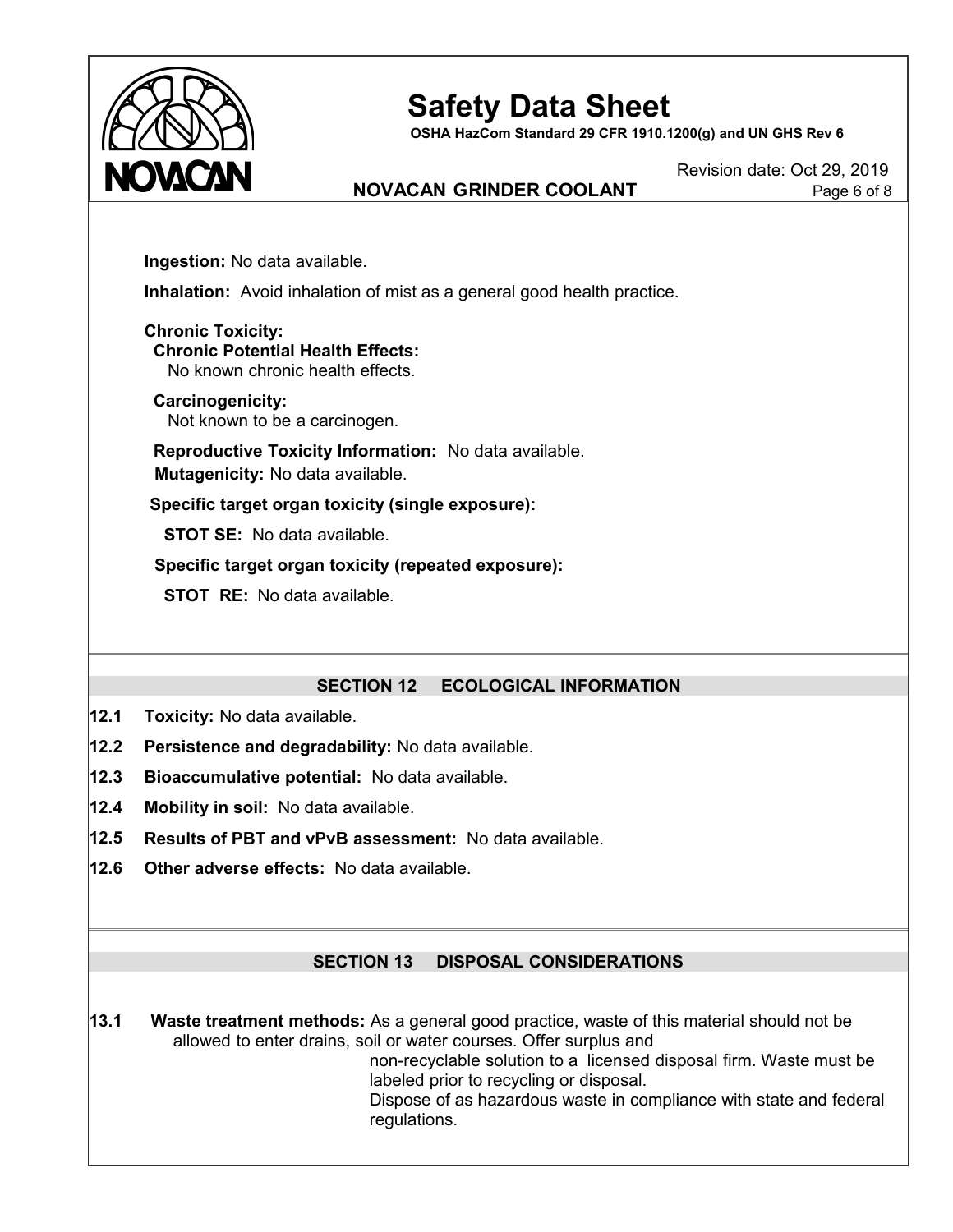

**OSHA HazCom Standard 29 CFR 1910.1200(g) and UN GHS Rev 6**

Revision date: Oct 29, 2019

## **NOVACAN GRINDER COOLANT** Page 7 of 8

|      | <b>SECTION 14</b><br><b>TRANSPORT INFORMATION</b>                                                              |  |  |  |  |
|------|----------------------------------------------------------------------------------------------------------------|--|--|--|--|
|      | <b>Dangerous Goods Description and Transport Information:</b>                                                  |  |  |  |  |
| 14.1 | DOT Hazardous Materials Shipping Regulations 49 CFR                                                            |  |  |  |  |
|      | Not regulated for transport.                                                                                   |  |  |  |  |
| 14.2 | International Marine Organization (IMO) Hazardous Materials Shipping Regulations                               |  |  |  |  |
|      | Not regulated for transport.                                                                                   |  |  |  |  |
| 14.3 | International Air Transport Association (IATA) Hazardous Materials Shipping Regulations                        |  |  |  |  |
|      | Not regulated for transport.                                                                                   |  |  |  |  |
| 14.4 | European Agreement Concerning The Carriage of Dangerous Goods by Road (ADR):<br>Not applicable.                |  |  |  |  |
| 14.5 | <b>Environmental Hazards: Not applicable</b>                                                                   |  |  |  |  |
| 14.6 | Special precautions for users: Not applicable                                                                  |  |  |  |  |
| 14.7 | Transport in bulk: Not applicable                                                                              |  |  |  |  |
|      |                                                                                                                |  |  |  |  |
|      | <b>SECTION 15</b><br><b>REGULATORY INFORMATION</b>                                                             |  |  |  |  |
| 15.1 | Safety, health and environmental regulations/legislation specific for the mixture.<br><b>U.S. Regulations:</b> |  |  |  |  |

- **- OSHA, 29 CFR 1910, Subpart Z:** Not classifed
- **- TSCA (Toxic Substance Control Act):** Not reportable.
- **- CERCLA, 40 CFR 302:** Not reportable.
- **- SARA 302, 40 CFR 355:** Not reportable.
- **SARA 313, 40 CFR 372:** Not reportable.
- **SARA 311/312, 40 CFR 370:** None